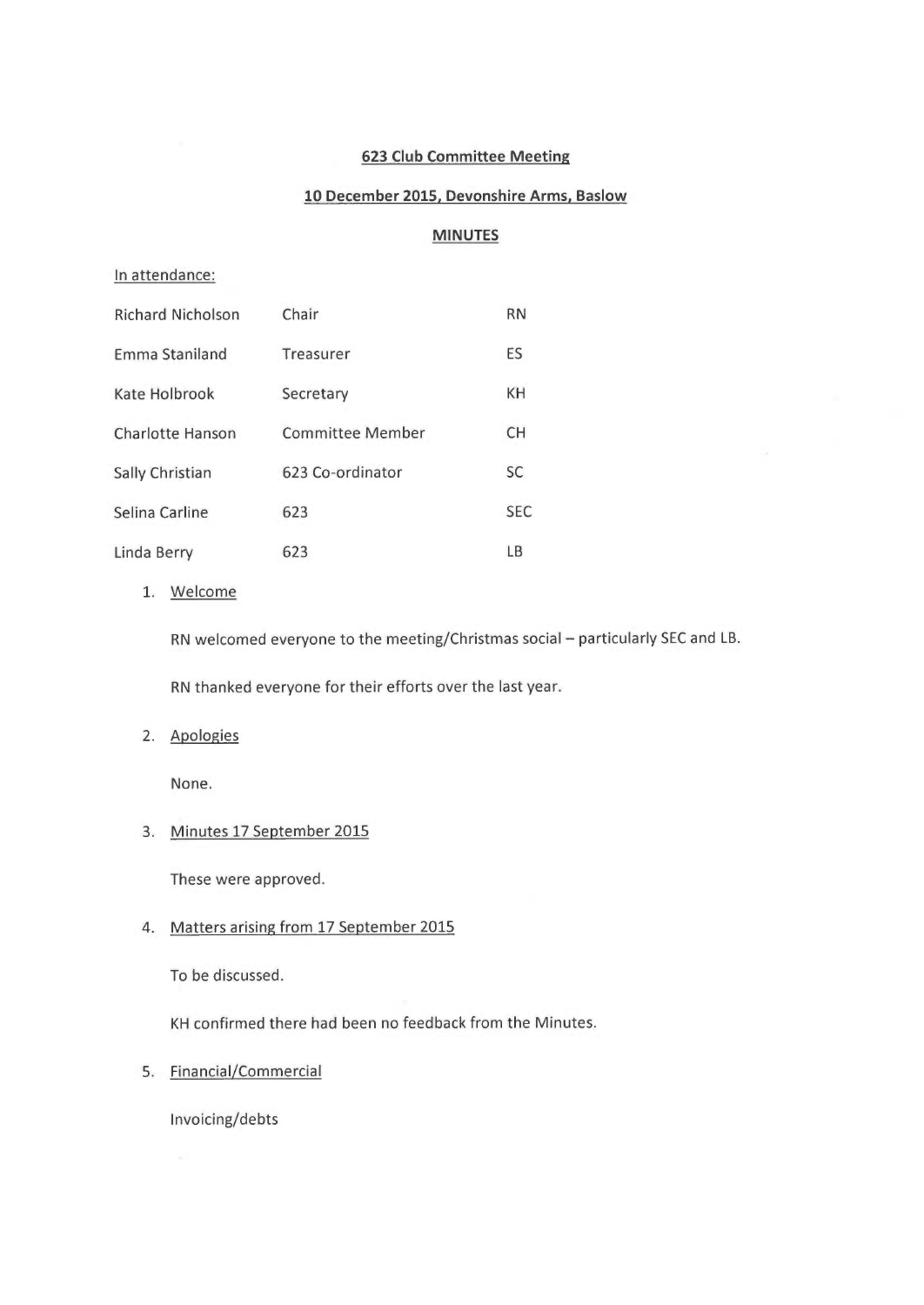- All Summer Holiday Club invoices have gone out but debts are recorded at c. £1500. SC confirmed that she expects these to be paid in January 2016.
- Invoices for Sept/Oct 2015 have been sent out. Letters chasing payment and applying the late payment fee will be sent out in early January.
- Club will no longer accept cash payments. A letter confirming this will be sent to members in January.
- Members are once again encouraged to pay invoice by way of bank transfer. Bank details now appear on the invoices.
- A possible increase in fees will be considered at the next meeting.
- It was decided to introduce only book and payment system for Holiday Club only at this stage. This will be introduced as soon as practicable.

### OSH spend/budget

- John Dix has been commissioned to undertake a refurbishment of the kitchen. This will be c. £1,200 and will be carried out in January.
- The school are to make external improvements costing approximately £10,000 and a contribution from 623 Club has been requested. RN is to offer £1,00 by way of contribution.
- A £1,000 spend on new toys and games was authorised for SC

# 6. Operational

• The Club will have access to the MUGA when 623 Club is running and in accordance with dates/times as agreed with the school office. Use of the MUGA will be supervised by the staff and Club will ensure that the appropriate insurance is in place for use.

### February half term club

• Planning is underway and details of activities for each day will be passed to CH to add to the website.

### Risk Assessments - update

• These are all up to date. No new assessments required.

### Policies & Procedures

• A full review of current policies has taken place. No issues arising.

### Health & Safety - accident reports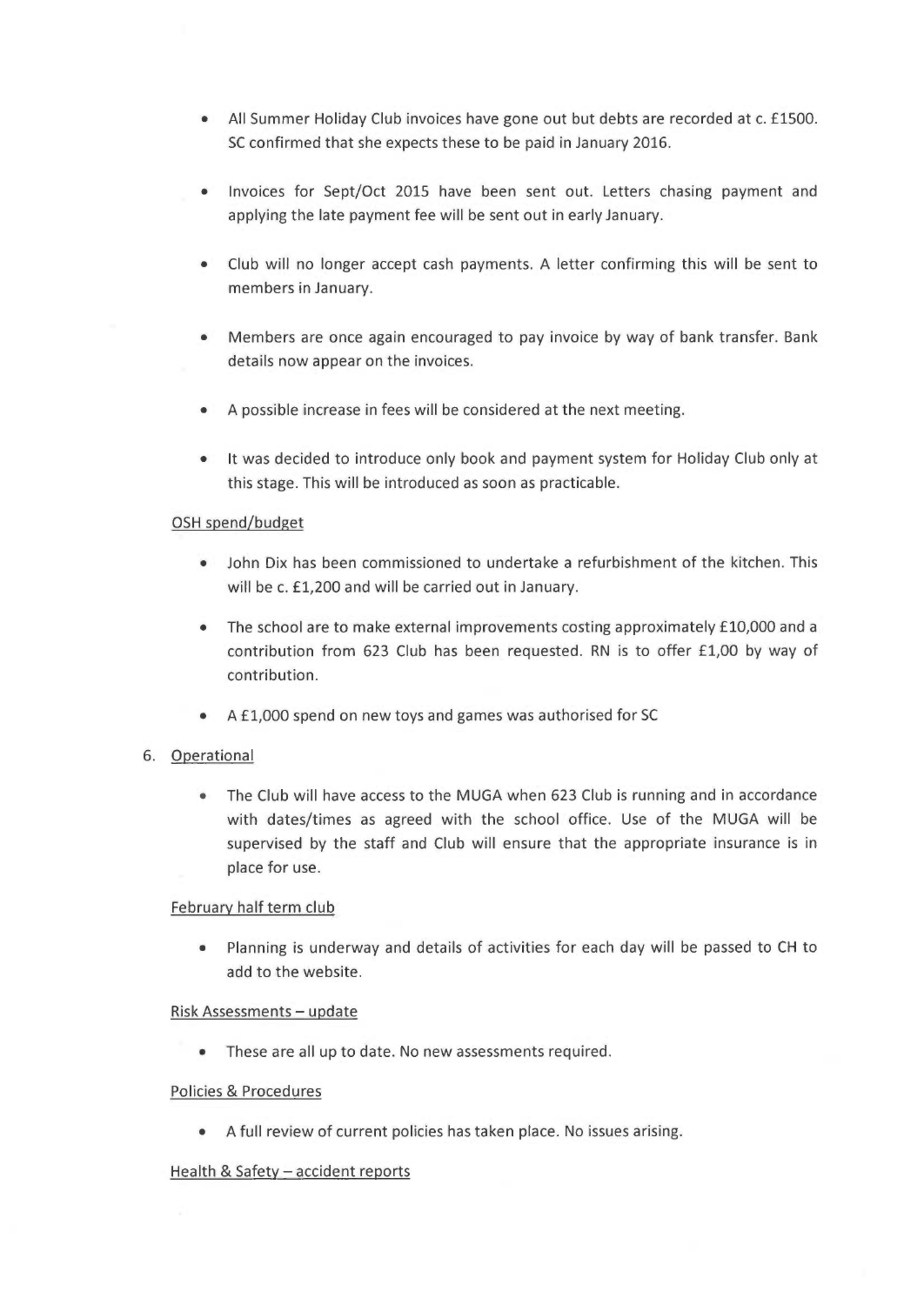• No accidents reported

# Quality Audits

• These are all up to date.

### Personnel Issues

- Staff appraisals have all been completed.
- Anew staff rota is in place for cleaning/tidying and activities.
- The food budget is to be increased now that cash flow has improved.
- The issue of staff contracts is still to be reviewed.
- Pay reviews are to be discussed separately.

# 7. Marketing

# Website feedback and update

- The website has been updated.
- It will shortly include an online book and pay system for holiday club.
- CH to arrange for better staff photographs to be added to the website.

# 8. Old School House (OSH)

• SC confirmed that the fabrics and furnishings are adequate for the time being.

# 9. Anv Other Business

### Liabilities

• RN has confirmed to the feeder schools that Club only becomes responsible for the children once they have been passed to the care of 623 staff.

### Succession planning

- An email was sent out to all members requesting volunteers for new committee roles on 7 December.
- Only one interested party has come forward. Three committee members are obliged to stand down and therefore further volunteers are required.